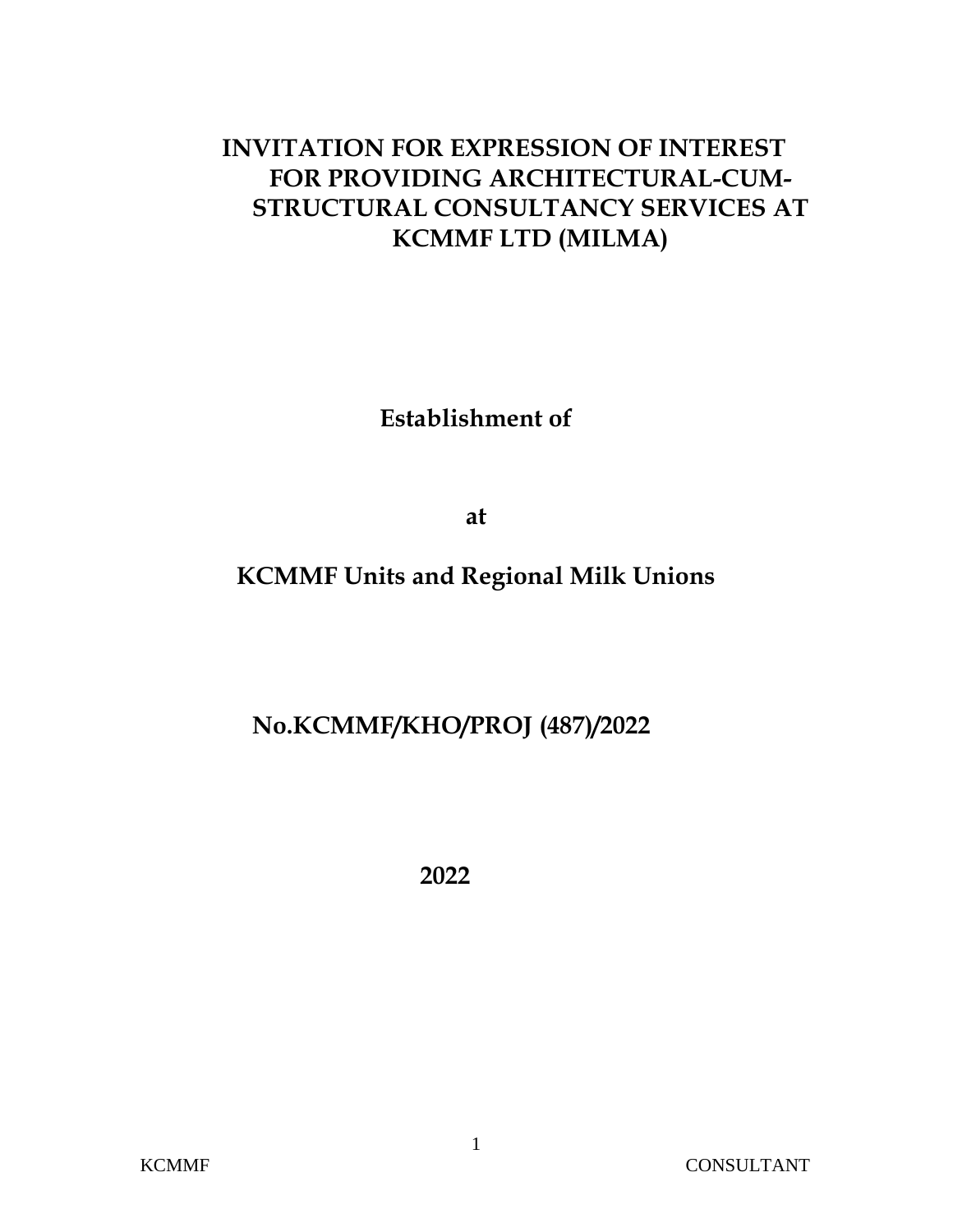#### **BRIEF DESCRIPTION / PLAN AREA OF THE INFRASTRUCTURES FOR WHICH DRAWINGS & DESIGNS FROM CONSULTANT ARE REQUIRED:**

|                | <b>SL</b>    | <b>DESCRIPTION</b>                           | <b>QTY</b> | <b>UNIT</b> |
|----------------|--------------|----------------------------------------------|------------|-------------|
| $\mathbf{1}$   |              | <b>LAND DEVELOPMENT</b>                      |            |             |
|                | a            | Land development for                         | 1          | LS          |
| $\overline{2}$ |              | INDUSTRIAL and NON INDUSTRIAL BUILDINGS      |            |             |
|                | a            | Service Equipment, other buildings.          |            | SqM         |
|                |              |                                              |            |             |
| 3              |              | <b>ROAD AND PAVEMENTS</b>                    |            |             |
|                | a l          | Concrete roads / Hard Park                   | 1          | SqM         |
| 4              |              | <b>INTERNAL ELECTRIFICATION</b>              |            |             |
|                | a            | Internal electrification cum street lighting |            | <b>LS</b>   |
|                | $\mathbf{b}$ | Lighting Fixtures and Fans                   |            | LS          |
| 5              |              | <b>WATER SUPPLY AND DRAINAGE</b>             |            |             |
|                | a l          | UG sump                                      |            | <b>LS</b>   |
|                | b            | External water supply lines                  |            | <b>LS</b>   |
|                | $\mathsf{C}$ | Storm water drainage                         |            | LS          |
|                | $\mathbf d$  | Rain water harvesting with recharge wells    |            | LS          |
|                | e            | <b>External sanitary line</b>                |            | LS          |
| 6              |              | <b>FIRE FIGHTING SYSTEM</b>                  |            |             |
|                | a            | Fire hydrant/ Fire suppression system        |            | LS          |

**Note: Above are only brief scope of works. Actual requirements may vary as per project functional / process requirements.**

## **C. SCOPE OF WORKS AND TERMS & CONDITIONS.**

## 1.1 **ARCHITECTURAL CUM STRUCTURAL CONSULTANT'S SERVICES** - Scope of works

The Consultant shall take's suggestions, prepare conceptual designs, master layout, project design brief , architectural plan, structural designs, plumbing and sanitation design & drawings. prepare working drawings, drawings for statutory Approval as per requirement of Statutory Authority, nominate and instruct Sub-Consultants (if any) subject to consent of the KCMMF, prepare for the Contractor, four copies of the execution drawings and other particulars and such further details as necessary for the proper execution of the works. The Consultant shall also submit Market rate analysis & specification for tender items or any new or deviated items without any additional cost.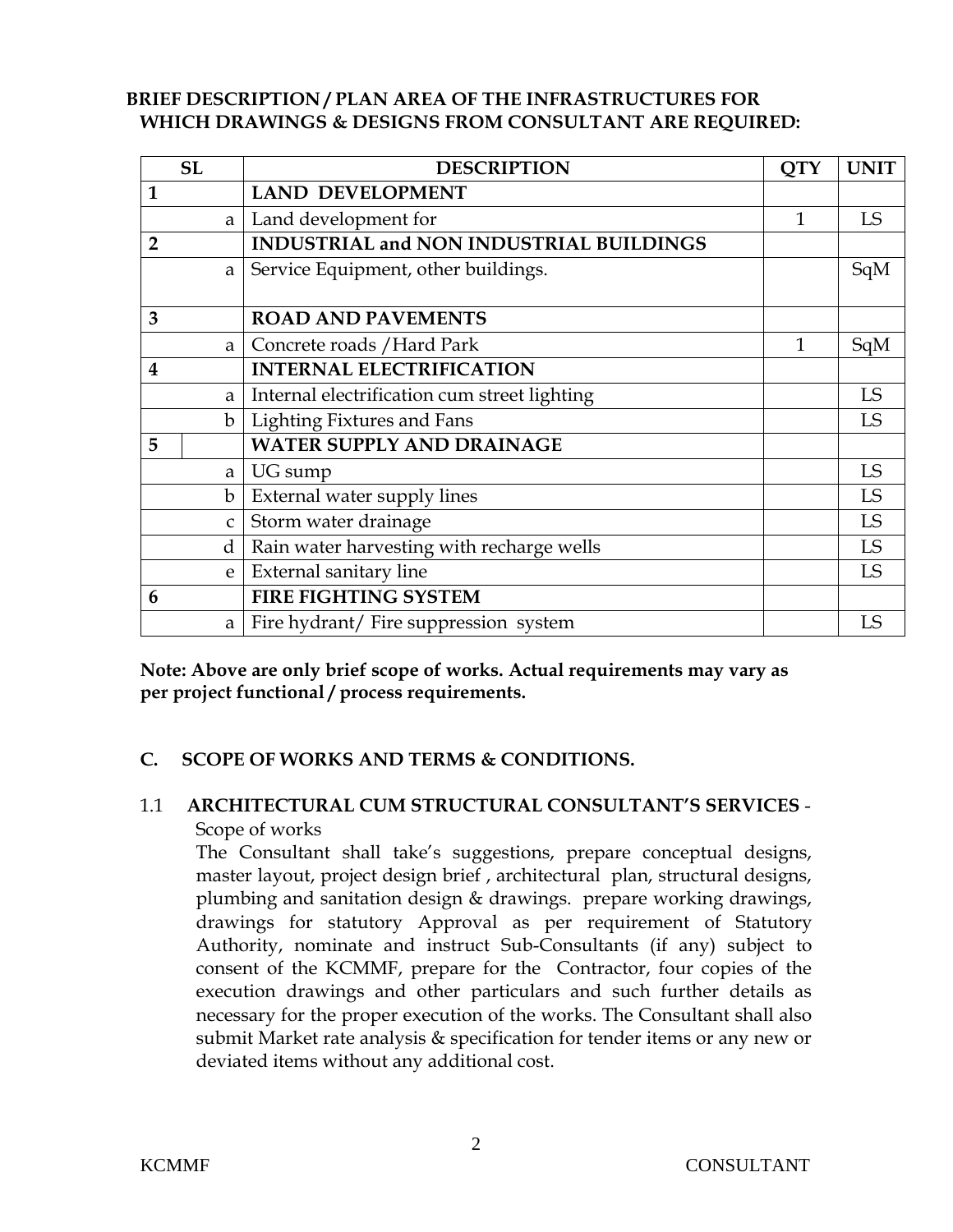#### DETAILS OF CONSULTANCY SERVICES: (a) CONCEPTUAL DESIGN

- I. Furnish site evaluation and analysis report with basic circulation, ventilation & Natural lighting, activity distribution, Hygiene, interaction and external linkages.
- II. Analyze schedule of spaces in relation to activities and site potential.
- III. Prepare conceptual design with reference to requirements and prepare rough estimate of cost on area basis.

## (b) PRELIMINARY DESIGN

I. Modify the conceptual design incorporating required changes as per functional & process requirements; prepare the preliminary drawings and schedule of internal & external finishes, flooring, joinery, water supply , drainage , Internal electrification and other misc works for the Service Recipient's approval along with the preliminary estimate of costs .

#### (c) DRAWINGS FOR CLIENT/STATUTORY APPROVAL

I. Prepare drawings for KCMMF /statutory approvals and ensure compliance with codes, standards and legislation, as applicable, along with help of liaison person appointed by Service Recipient.

## (d) WORKING DRAWINGS AND TENDER DOCUMENTS

I. Prepare working drawings, specifications, and schedule of quantities and preparation of estimate of cost based on market rate analysis and tender documents.

## (e) CONSTRUCTION

- I. Prepare and issue working drawings and detail for execution of works during construction.
- II. Approve samples of various elements and components.
- III. Check and approve shop drawings submitted by contractors/vendors.
- IV. Visit site of works at periodical intervals as work proceeds and as agreed upon for necessary clarification any decision, offer interpretation of the drawings/specification, attend conferences and meetings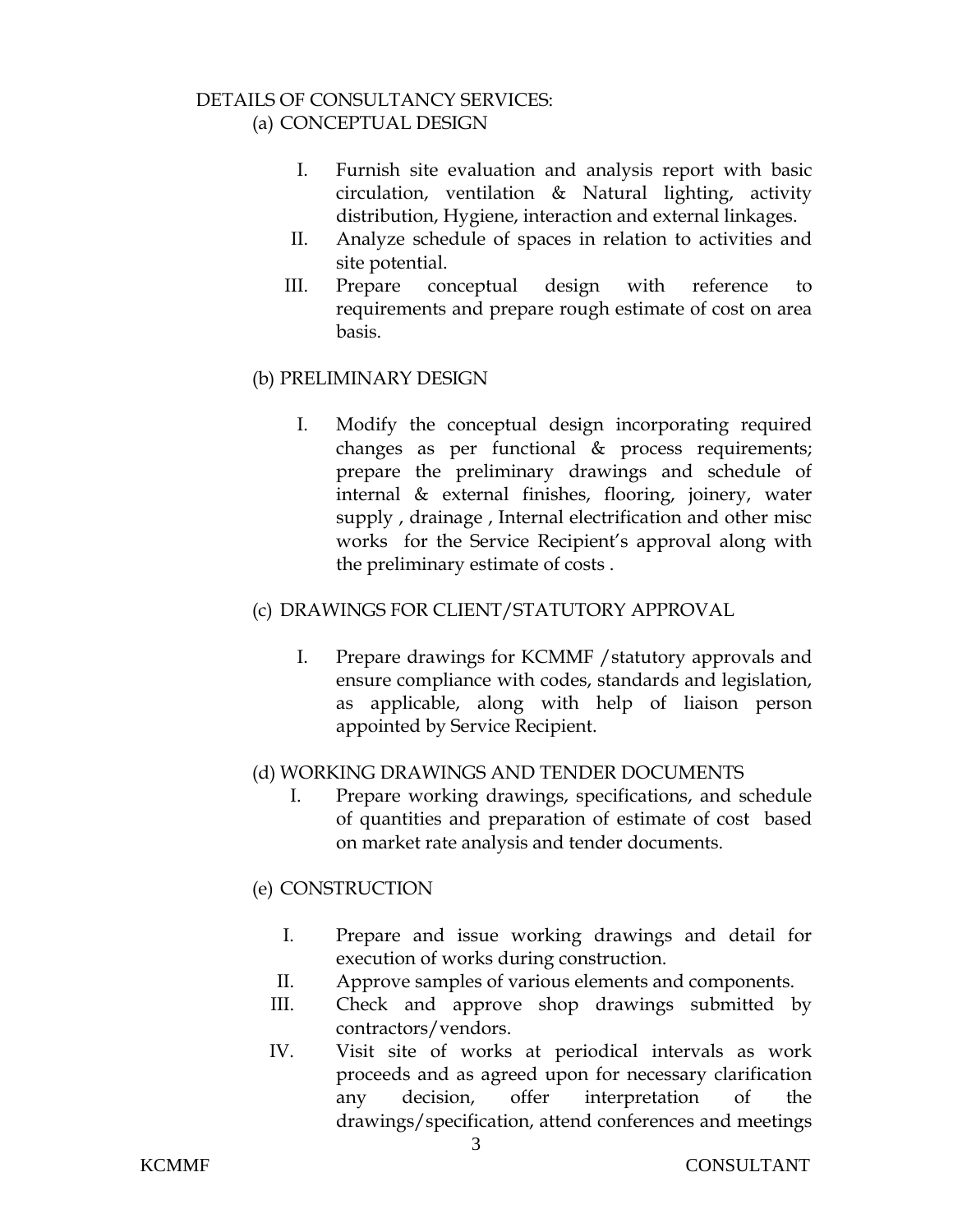to ensure that the project proceeds generally in accordance with the conditions of the contract and keep the KCMMF informed and render advice on actions, if required with prior approval of KCMMF.

- V. Preparation of 'As built' drawings in two sets after submission of changes done on site by site engineer.
- 1.2 The Consultant shall analyze and design the reinforced concrete and steel structures and other buildings based on architectural design and those supplied by the equipment suppliers, using the latest technology and latest relevant IS codes. Consultant shall also validate the details of structural supports for equipment and services in Dairy plant , supplied by the equipment supplier with latest IS code and provide the stability certificate for all the civil works without any extra cost. The design of the structures shall be earthquake resistant pursuant to relevant zones and as per the provisions of IS code. A confirmation to this effect should be furnished by the Consultant on the drawings. The design calculations shall be provided by the Consultant to KCMMF at no extra cost, KCMMF reserves the right to get the design proof checked through IIT/NIT/Govt. Institute or any agency nominated by KCMMF for the purpose. The Consultant shall carry out any correction/modifications as suggested by the said agency. Fees paid to such agency shall be recovered from the Consultant If the design is found to be faulty (not able to meet the specified criteria or overdesigned). Further, KCMMF would initiate further action as deemed fit.
- 1.3 The Consultant shall prepare  $&$  submit the detailed estimate  $&$  the schedule of quantities based on rates derived through detailed item rate analysis considering the present/ prevailing market rates in consultation with KCMMF of all the items for arriving at the cost estimates to be incorporated in the tenders, for which no additional fee shall be paid. Once Good for Construction (GFC) / Execution drawings are finalized, Consultant shall also furnish the revised cost estimate as detailed above with justification for variation in quantities. To ascertain the basis of cost estimate, Consultant shall also provide detail item rate analysis as per standard engineering practice for each new/ deviated item of works with required supporting documents.
	- Consultant to appoint Project Manager ( Senior Engineer/ Architect with minimum 10 Years' experience in similar projects ) who will act as project coordinator from the start of the project to verify all the drawings, deliverables issued to KCMMF . The equipment and services details in 2 D/3 D provided by the Mechanical and Service agencies involved in the project, shall be incorporate in the Civil drawings if required, at no extra cost to the project.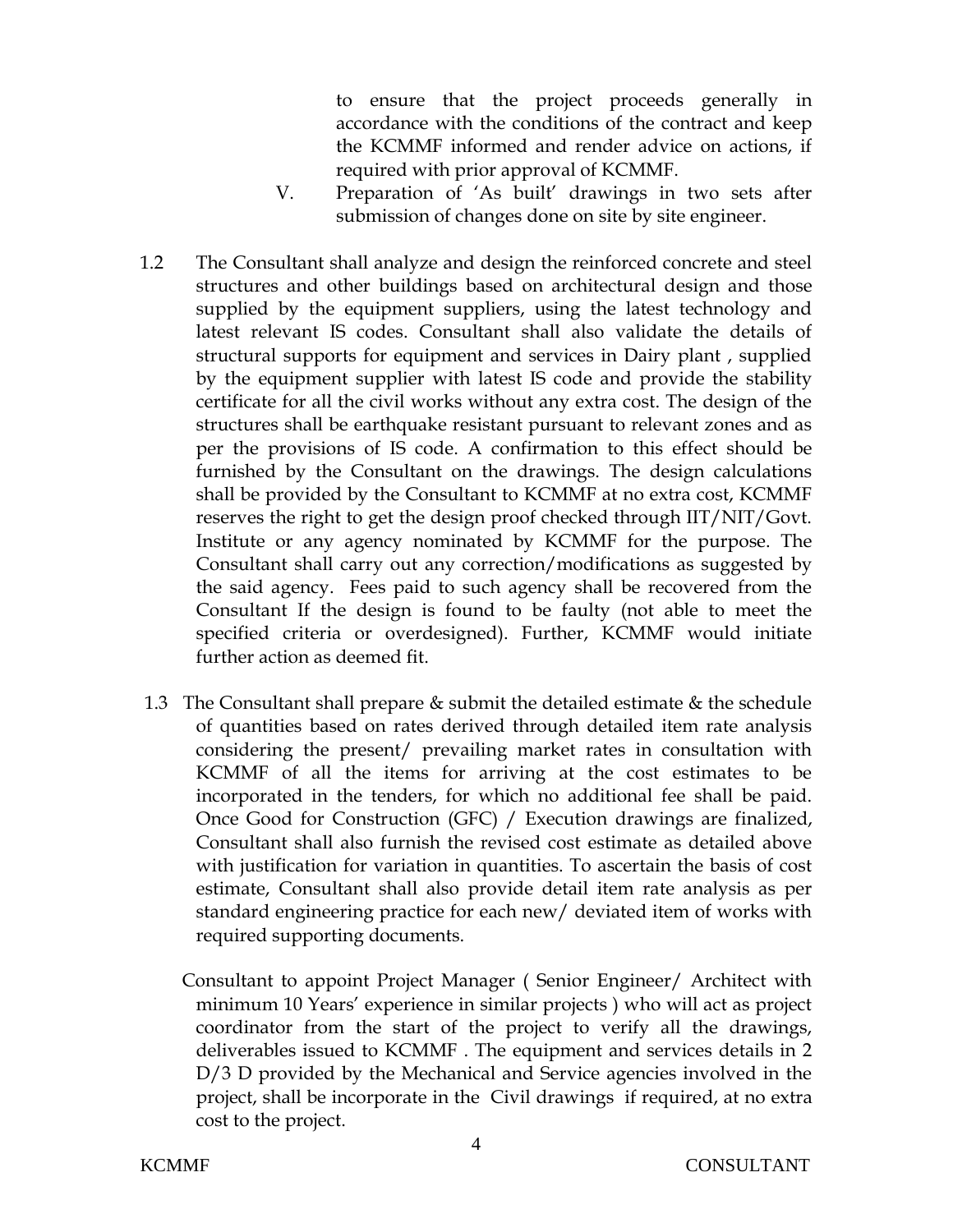- 1.4 The Consultant shall work out and inform the appropriate quantities of steel and cement required in the structural elements.
- 1.5 Provide supervision during periodical site visits, as and when called for, as defined in the conditions of engagement exclusive of the services enumerated in Clause 2.0. On completion of such supervision, the Consultant shall submit a report on the observations made and recommendations suggested along with their bill for travelling expenses.
- 1.6 The Consultant shall also be responsible for preparation and furnishing working drawings in respect of internal electrical design & drawings, external services, rain water harvesting system, preparation of specifications for demolition works, interior design drawings & detailing, ceiling & paneling interior work, acoustic works, air cooling system for the new and existing buildings, electrification, landscaping etc., if requested in writing by KCMMF as per project requirement, in which case all the terms of this agreement would apply thereto.
- 1.7 The Consultant shall prepare and supply the following as part of consultancy services rendered:
	- (a) Four sets (hard copy) of complete working / execution drawings prepared on AUTOCAD & a soft copy of the same (on CD) giving full details which are necessary for the proper execution of the works (Ammonia print is not accepted)
	- (b) Two sets of final completion (as executed) drawings (hard copy) prepared on AUTOCAD, incorporating changes effected in actual execution & a soft copy of the same (on CD). (Ammonia print is not accepted)
	- (c) Four sets (hard copy) of complete working/execution drawings prepared on AUTOCAD & soft copy of the same on CD as per the requirement and scale for submission to the local municipal /city planning authority.
- 1.8 The Consultant shall on completion of the works supply a set of drawings for preparation of record plans.
- 1.9 Assist and provide necessary help to the project authority in obtaining approval of building plan and all statutory approvals related to structures designed by the Consultant, from local authorities including completion certificate. The statutory fees in this regard shall be paid to consultant.
- 1.10 In the event of the Consultant, required to prepare extra drawing, design work, due to major changes ordered by the KCMMF, damage by fire or natural calamity or for any reasons whatsoever, without the fault of the

5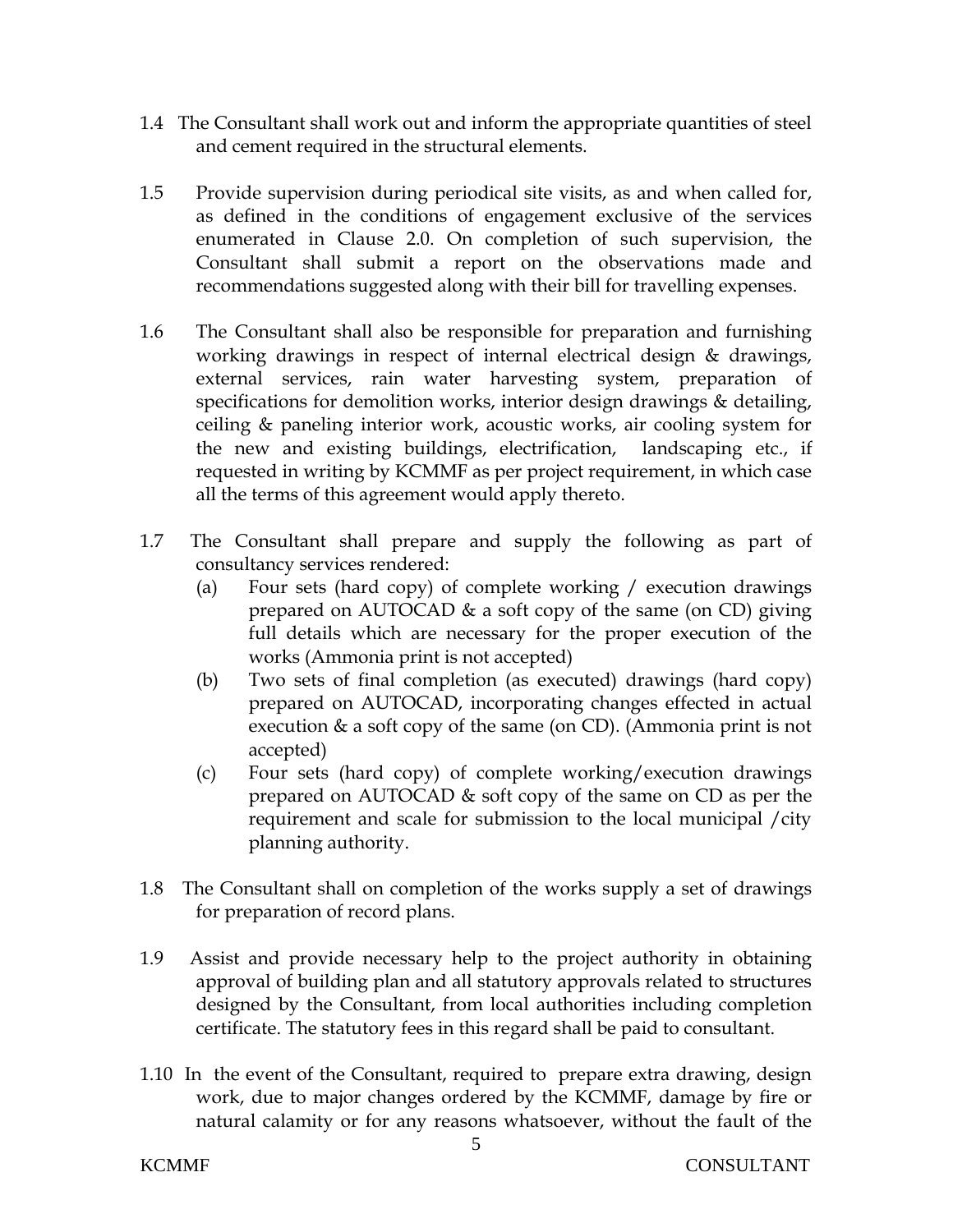Consultant, they shall be paid additional cost incurred upon submission of such supporting documents to the satisfaction of KCMMF.

However, minor corrections made by the Consultant at the request of KCMMF shall not attract any additional charges.

- 1.11 Consultant shall provide 3D drawings prepared by using REVIT/appropriate software for the Conceptual as well as for the Final As Executed building Plans & Elevations for the project. Also Consultant should provide walk through video after approval of conceptual plan with details as under:
	- Walk-through video would cover outer view of all the buildings covered under the Master plan, Geography, landscape, Roads & Hard park, Entrance gate complex, Street lighting etc.
	- Time Period of coverage of Video: about 90 seconds (1.5 minute).
	- Walk through video to show bird eye view.
	- Walk through video to cover day and night vision.
- 1.12 Consultant shall provide **One no. model at project site** against the project after approval of conceptual plans. Specifications of model are as under:
	- All buildings should be distinctively visible. Elevation of all 4 sides of the building with colour as per the finishing drawing. This shall be made using imported acrylic plastic. Make- Marga Cipta /Alfablas / Micalite. Thickness minimum 1.5mm.
	- Land profile holistically to be done showing all features such as ditch, quarry, hill etc.
	- Model to be mounted on plywood sandwiched with 2"thick wooden reapers.
	- Model should be viewable from all sides (360 degrees)
	- Model should be shown with proper title and legend at a suitable place on the model.
	- Dust proof imported 4mm thick transparent acrylic plastic cover should be provided for the model. Make- Marga Cipta /Alfablas / Micalite.
	- SS stand to be provided for placing the Model.
- 1.13 Being typical nature of project, changes during the course of planning, design, detail engineering, execution are inevitable. The Consultant shall incorporate such changes and issue the revised drawing without any delay and within reasonable time period without any extra cost implication to the project.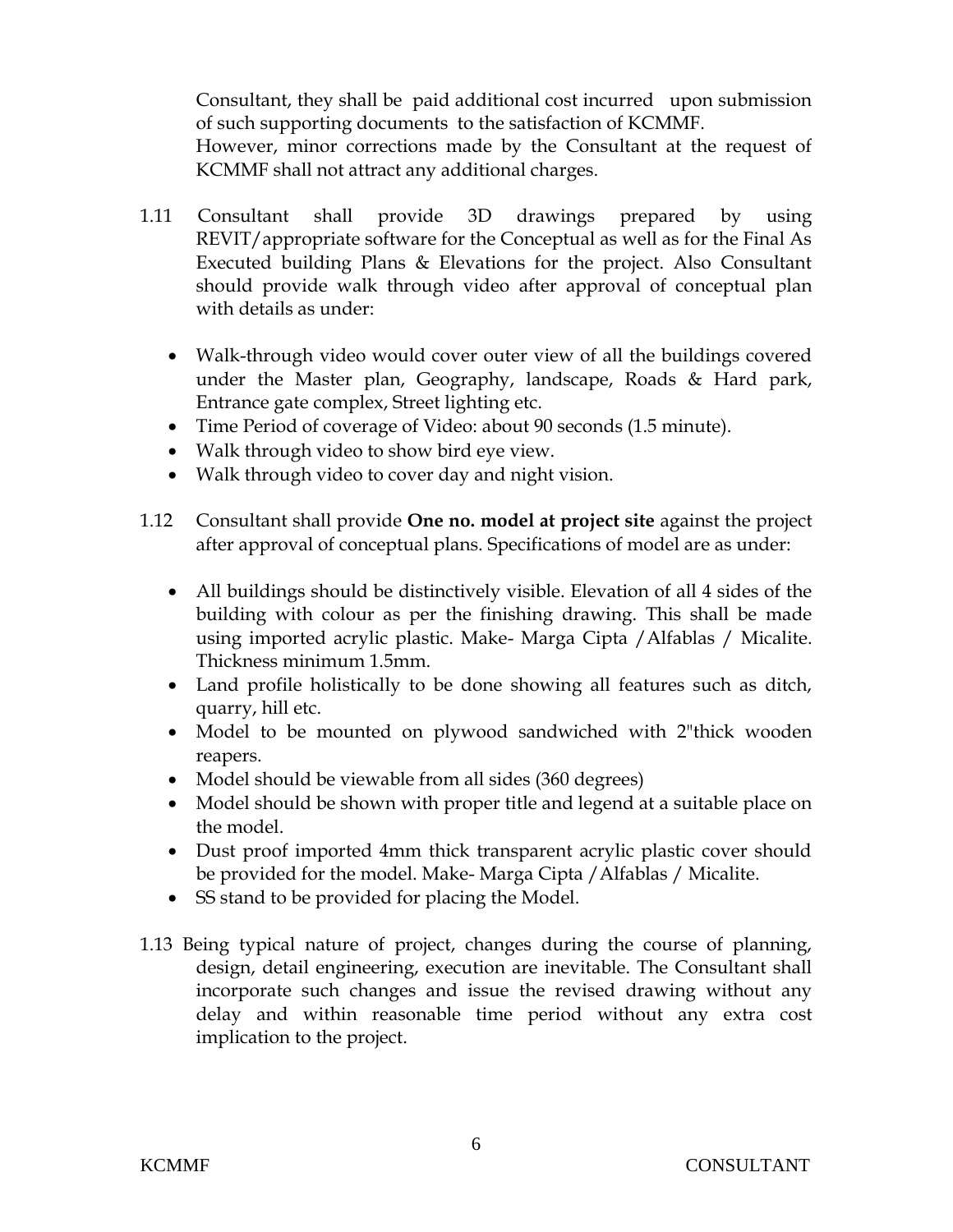## 2.0 **SERVICES NOT INCLUDED IN CLAUSE NO. 1 "ARCHITECTURAL-CUM- STRUCTURAL CONSULTANT'S SERVICES – Scope of works"**

- 2.1 Extra charges as may be agreed upon for services not included under Clause 1.0 `Architectural-Cum-Structural Consultant's Services – Scope of works' shall be payable in respect of the following additional services over and above the consultancy fee mentioned in Clause 3.0.
	- (a) In advising as to the selection and suitability of sites, negotiation as to sites or buildings.
	- (b) In preparing for the use of the KCMMF special drawings for negotiations with ground landlords, adjoining owners etc.
	- (c) In amending working drawings or preparing new working drawings approved in writing to give effect to alterations as per the KCMMF's instructions or changes in design due to causes beyond the control of the Consultant, provided no extra charges shall be payable for amending working drawings or preparing new working drawings to give effect to alterations required by other specialists, factory rules and Municipal Authorities and such other Statutory Authorities.
	- (d) In negotiations arising from applications in connection with wall, rights to light and other easements, reservations or restrictions.
	- (e) Costs of borings or test pits, chemical, mechanical and other tests, required by the Consultant, in the interest of the work, to be carried out before the commencement of the said works.
- 3.0 **FEES**
- 3.1 For Original Works

KCMMF agrees to pay to the Consultant as remuneration for the professional services to be rendered by the Consultant in relation to the said works, in particular for the services herein above mentioned, a fee calculated at the rate as mentioned in section D (Bid Form and schedule of Consultancy Services) on the actual cost of building/ buildings including services for which the Consultant shall provide details, determined on the prevailing plinth area rate mutually agreed upon and subsequently adjusted to the tender cost and then to total cost of civil and structural works executed (for which Consultant has provided the services) for the project which shall be intimated by the KCMMF to Consultant as and when the same is known. The Goods and service tax (GST) shall be indicated separately in the invoices as applicable.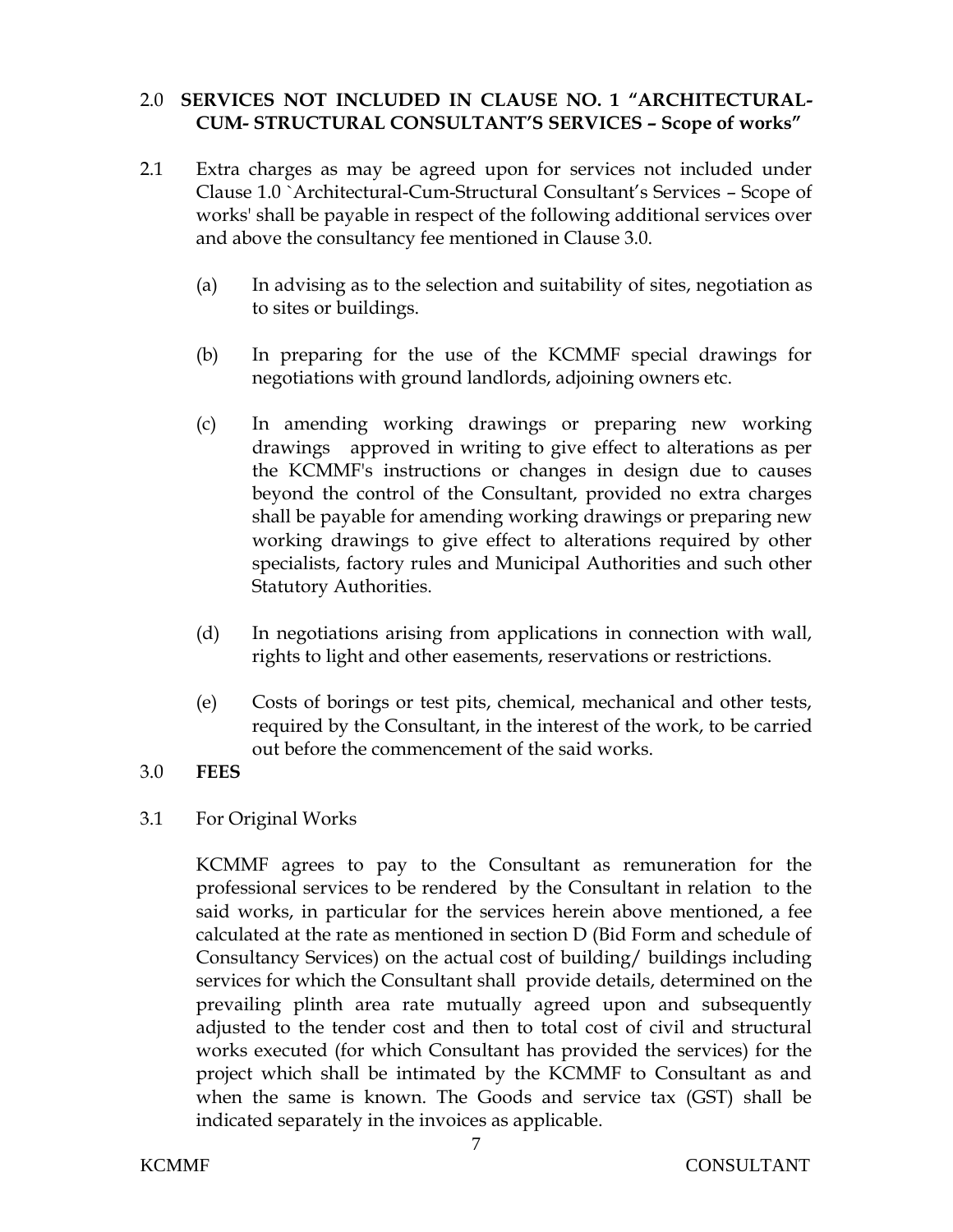## 3.2 **For Repetitive works with Minor modifications**

The Consultant shall be paid  $@0.75\%$  (three fourth percent) of the total cost of civil and structural works executed (for which Consultant has provided the services) which are repetitive, but with minor modifications to be incorporated in the design.

## 3.3 **For Repetitive work**

The Consultant shall be paid @ 0.5% (half percent) of the total cost of civil and structural works executed (for which Consultant has provided the services) which are totally repetitive. However, in case of Clauses 3.2 and 3.3, the Consultant shall provide the site plan at no extra charge.

- 3.4 When the work is executed wholly or in part with old materials, labour or carriage is provided by the KCMMF, the consultancy fee payable to the Consultant shall be calculated as if the works had been executed by supplying all new materials and labours.
- 3.5 No deduction shall be made from the Consultant's fees on account of penalty, liquidated damages, or other sums withheld from payment to Contractors. Also, no addition shall be made on the fees on account of bonus, if any paid to Contractors. However, escalation, if any paid to the Contractors shall be considered while calculating fees.
- 3.6 Progress Payments

The Service Recipient shall pay to the Consultant, the fee in the following manner**:**

- (a) On the completion of sketch designs and their approval by the KCMMF 25% of the total fees payable according to estimated cost of civil  $\&$ structural works for which the Consultant has provided the services and submission of Walk through video as per clause 1.11.
- (b) On completion of tender drawings and other particulars required for preparing schedule of quantities and their approval by the KCMMF, further 25% of the total fees payable according to the estimated cost of civil & structural works for which the Consultant has provided the services.
	- (c) On the completion of working / execution drawings further 25% of the total fees payable according to the estimated cost of civil & structural works/Civil works PO value, whichever is less for which the Consultant has provided the services.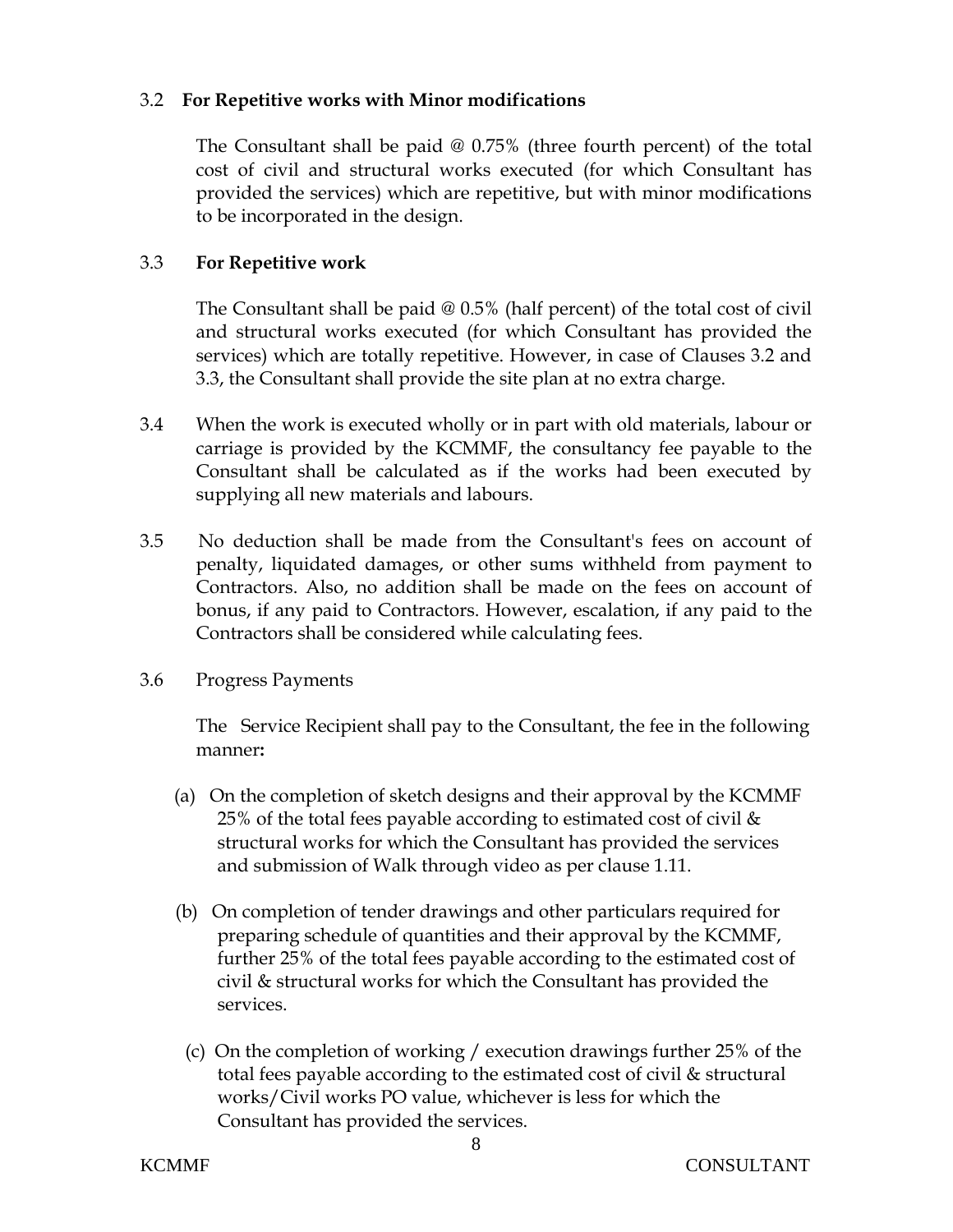- (d) The remaining 25% shall be paid in installments as building work progresses consistent with the value of the said works and the final payment shall be made in accordance with and on the basis of the cost of the executed works as provided in Clause 3.0.
- 3.7 The GST as applicable shall be paid along with their stage wise bills as per aforesaid Clause 3.6 on production of a copy of registration of the Consultant with GSTIN (Goods & Service Tax Identification Number).
- 3.8 The Consultant shall prepare and submit all the bills, in triplicate, in favor of;

## 4.0 **TRAVELLING EXPENSES**

- 4.1 The Consultants shall be paid for their travel outside their Headquarters as follows:
	- (a) For Partners, Associates, Senior Consultants as per clause D (BID FORM AND SCHEDULE OF CONSULTANCY SERVICE FEE.
	- (b) For the other staff as per clause D (BID FORM ANS SCHEDULE OF CONSULTANCY SERVICE FEE.
- 4.2 Payments against the travelling expenses shall be reimbursed on submission of bill and visit report of the observations, as stated in clause 1.5.

## 5.0 **DRAWINGS**

5.1 Apart from the four copies of the execution drawings and two copy each of completion (as executed) drawings referred in Clause 1.0 above, the Consultant shall supply additional copies of all drawings without any extra cost to the KCMMF for submission to the various local authorities like Municipality, Factory Inspectorate etc., as per the requirement of Statutory Authorities.

## 6.0 **TIME LIMIT FOR COMPLETION OF DRAWINGS & LIQUIDATED DAMAGES FOR DELAY IN ISSUANCE OF DRAWINGS:**

6.1 On signing the agreement, the Consultant shall prepare a time schedule for completion of the drawings in consultation with the KCMMF. This time schedule shall be strictly adhered to by the Consultant. The Consultant will be responsible for the claims raised by the Constructing Agencies / KCMMF for delay in supply of required drawings.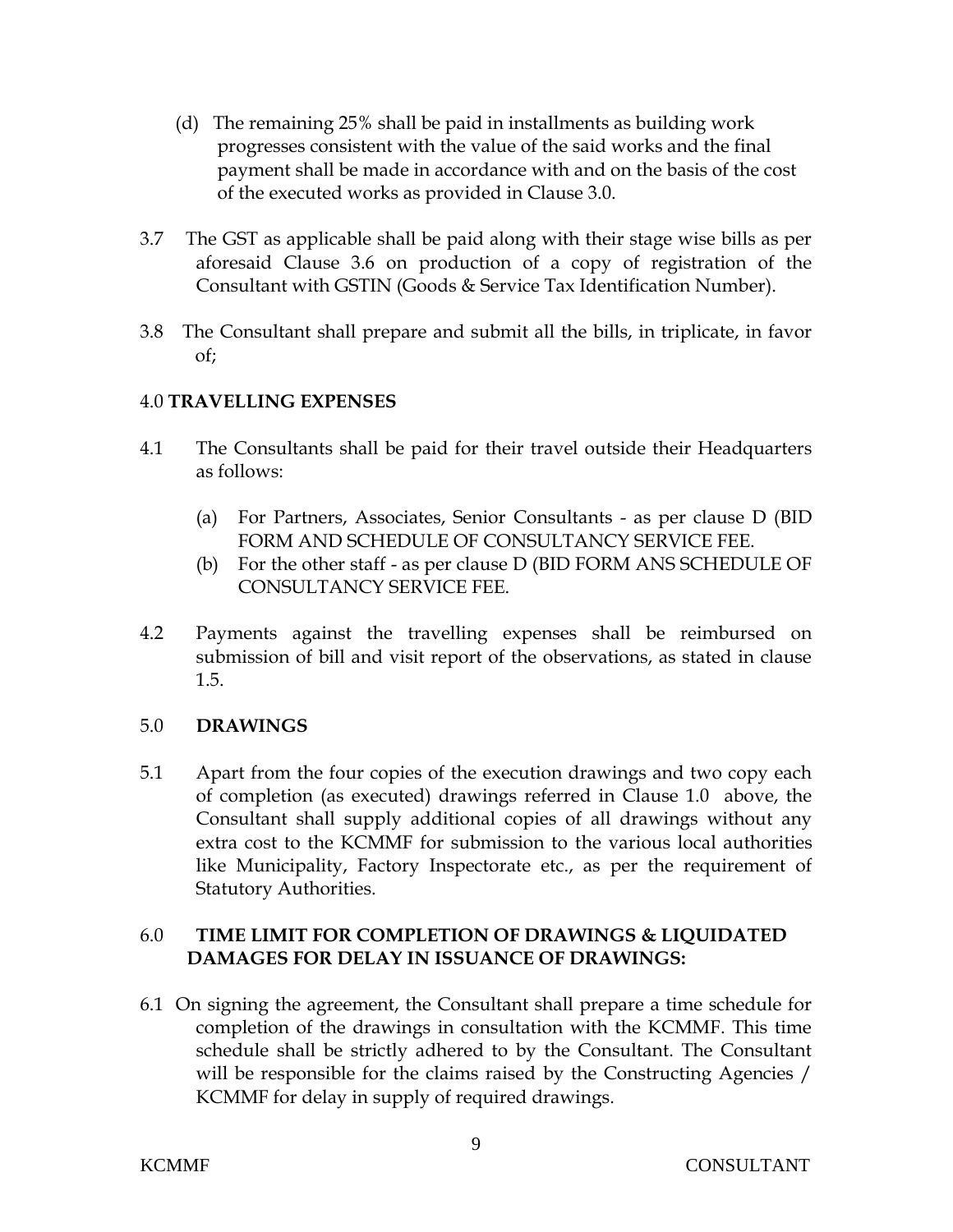If Consultant shall fail to provide the consultancy services within the time prescribed in the work order/ agreement, then the Consultant shall pay to the Service Recipient the sum at the rate of 0.5% (zero point five percent) of the amended up-to date total contract cost as liquidated damages for such default and not as a penalty for each completed week (week comprising of 7 days including holidays and any incomplete week shall be ignored for the calculation of liquidate damages) which shall elapse between the time prescribed in the work order/agreement and the date of certified completion of the particular works. The KCMMF may without prejudice to any other method of recovery, deduct the amount of such damages from any payment in its hands, due or which may become due to the consultant. The payment or deduction of such damages shall not relieve the Consultant from his obligation to provide the consultancy services, or from any other of his obligations and liabilities under the contract.

The aggregate maximum of the liquidated damages payable to the KCMMF under this clause shall be subject to a maximum of 10% (ten percent) of the total order/contract cost (i.e. value indicated in letter of acceptance or any subsequent amendment, accepted by Consultant

## 7.0 **CONDITIONS OF ENGAGEMENT**

- 7.1 The Consultant shall visit the site for inspection at the instance of the KCMMF, to check that the works are being executed generally in accordance with the drawings and the specified quality of finish is being obtained, but constant supervision does not form part of the duties undertaken by them. The KCMMF will ensure that work is carried out strictly in accordance with the Consultants drawings and specifications once they have been approved and accepted.
- 7.2 The engagement of other Consultants shall be at the Architectural cum Structural Consultant's discretion in agreement with the KCMMF. The other Consultants so engaged by the Architectural-cum-Structural Consultant with the approval of the KCMMF shall be paid by the Consultants at his own cost.
- 7.3 The agreement entered into between the Consultant and the KCMMF may be terminated at any time by either party upon three months' prior written notice.
- 7.4 Copyright of all drawings originally developed by the Consultant for the purpose of this agreement will remain their intellectual property.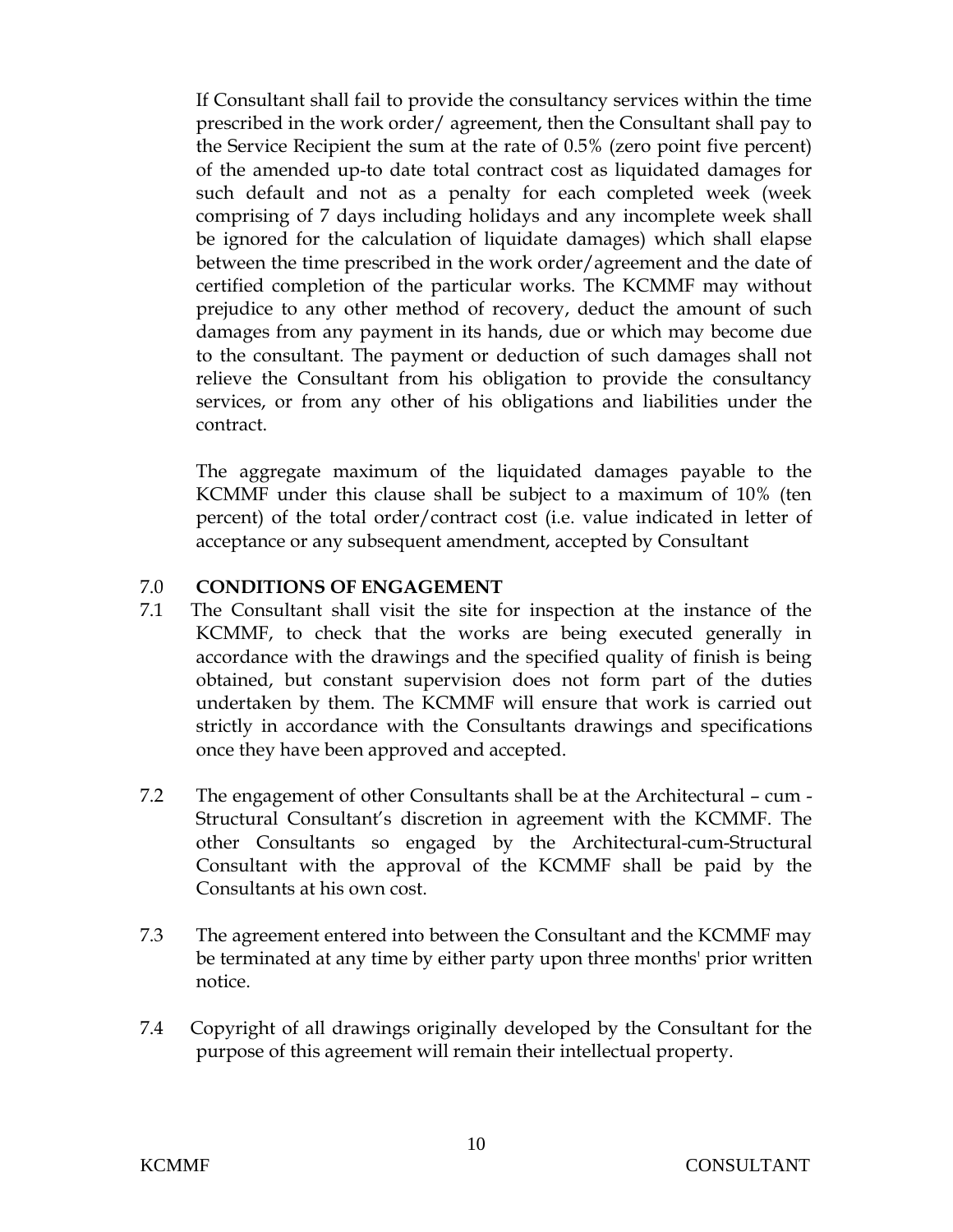#### 8.0 **USE OF DRAWINGS AND DOCUMENTS**

8.1 On occasion of death of the Consultant or his becoming incapacitated from acting as Consultants as aforesaid, the KCMMF may make full use of all or any drawings, estimate or other documents prepared by the Consultant, after payment for the same in full as provided herein.

#### 9.0 **SUBLETTING**

- 9.1 That the KCMMF and the Consultant bind themselves, their partners, successors in interest, executors, administrators and assignees if any, to this agreement and to the partners, successors in interest, executors, administrators and assignees of such other party, in respect of all covenants of this agreement.
- 9.2 Except as above, neither the KCMMF nor the Consultant shall assign, sublet or transfer their interest in this agreement without the written consent of the other.

#### 10.0 **PARTIAL SERVICES**

10.1 In case where the Consultant perform partial services for any reason, including the abandonment, deferment, substitution or omission of any project and / or works, or part thereof, or if the services of the Consultant are terminated, the consultancy fee in respect of the services performed shall be as per Clause 3.0.

## **11.0 PROFESSIONAL INDEMNITY/ LIABILITY INSURANCE**

The Consultant shall obtain and submit to the KCMMF, a Professional Indemnity/ Liability Insurance within 30 days from the date of work order. The value of the same should be 110% of the consulting charges with ratio of incidence as 1:1 and the same should be valid till completion of the project including defect liability period for which services are to be provided by the consultant.

## **12.0 COMPLIANCES**

Consultant shall take note of guidelines and relevant instructions of KCMMF as applicable to the subject matter of the advice/service to be rendered by the Consultant and required to be complied with.

Consultant shall avoid any conflict of interest while discharging contractual obligations and bring, before-hand, any possible instance of conflict of interest to the knowledge of KCMMF, while rendering any advice or service. Consultant must act, at all times, in the interest of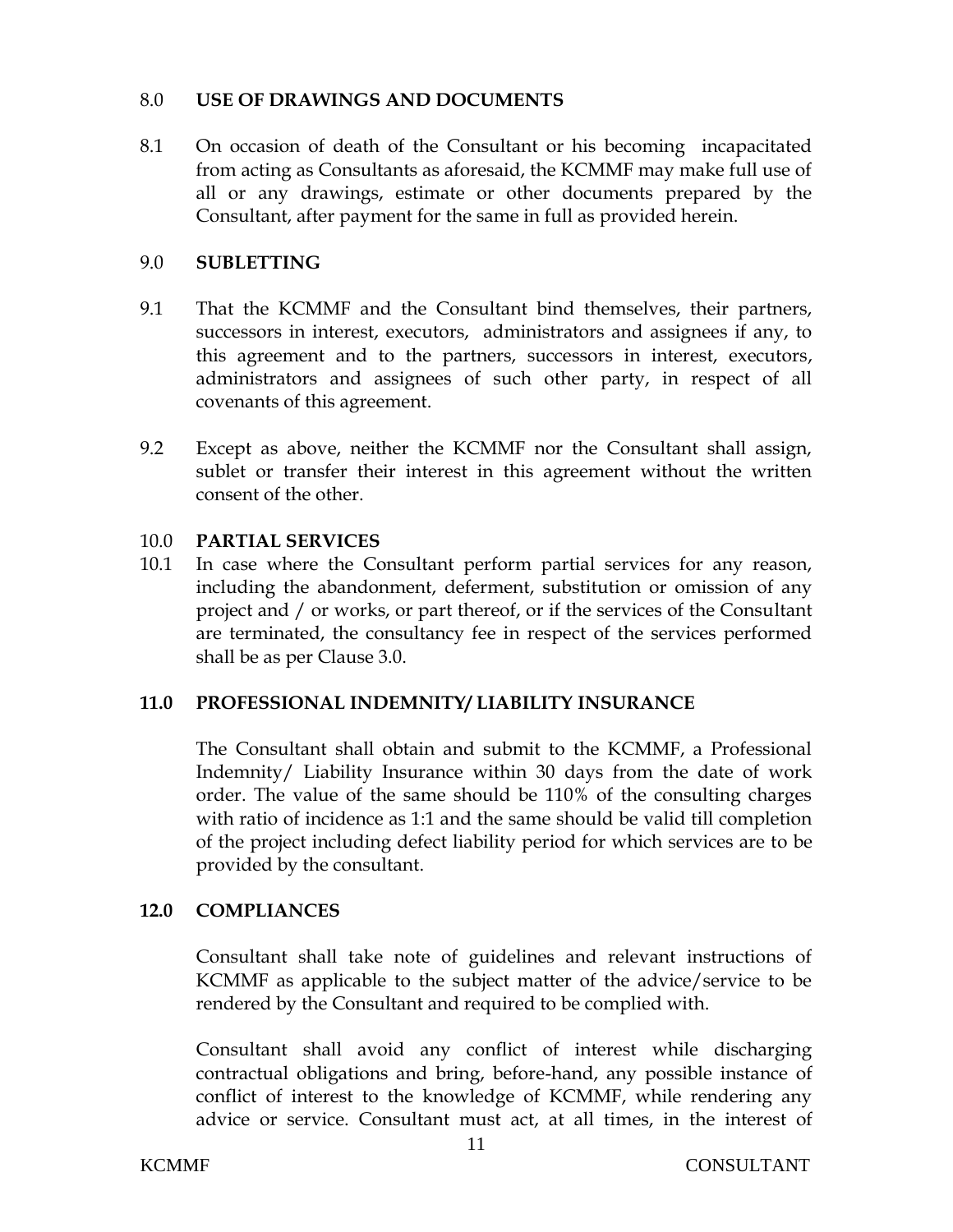KCMMF and render any advice/service with professional integrity. The Consultant is expected to undertake an assignment/project, only in areas of its expertise and where it has capability to deliver efficient and effective advice/services to the KCMMF.

Consultant shall keep in view transparency, competitiveness, economy, efficiency and equal opportunity to all prospective tenderers/bidders, while rendering any advice/service to the KCMMF, in regard with matters related to selection of technology and determination of design and specifications of the subject matter.

Consultant shall comply with Tax laws, Labour laws, applicable cess and levies and all statutory provisions and law applicable to the present contract and shall comply with entire laws of the land without fail.

Consultant shall fully cooperate with any legitimately provided/constituted investigative body, conducting inquiry into processing or execution of contractual obligations by the Consultant.

 The Consultants, their Sub-consultants and the Personnel of either of them shall not, either during the term or within five (5) years after the expiration of this Contract, disclose any proprietary or confidential information relating to the Project, the Services, this Contract or operations without the prior written consent of the KCMMF. In case of 3rd party information gathered in execution of the project, similar confidentiality shall be maintained.

## **13.0 ARBITRATION**

In the event of any question, dispute, differences arising what so ever between the parties to this Agreement out of or relating to the interpretation or operation or effect of this Agreement, the same shall be settled amicably by the parties. If the parties are unable to settle such dispute amicably, the same shall be referred to sole arbitrator to be appointed by KCMMF. The arbitral proceedings shall be governed under the provisions of The Arbitration and Conciliation Act, 1996 or any amendments thereof from time to time and the Award passed by the Arbitrator shall be final and binding on the parties. The venue of the arbitration shall be at Thiruvananthpuram and the courts at Thiruvananthapuram shall have exclusive jurisdiction to entertain any disputes arising out of this Agreement. The arbitration proceedings shall be in English.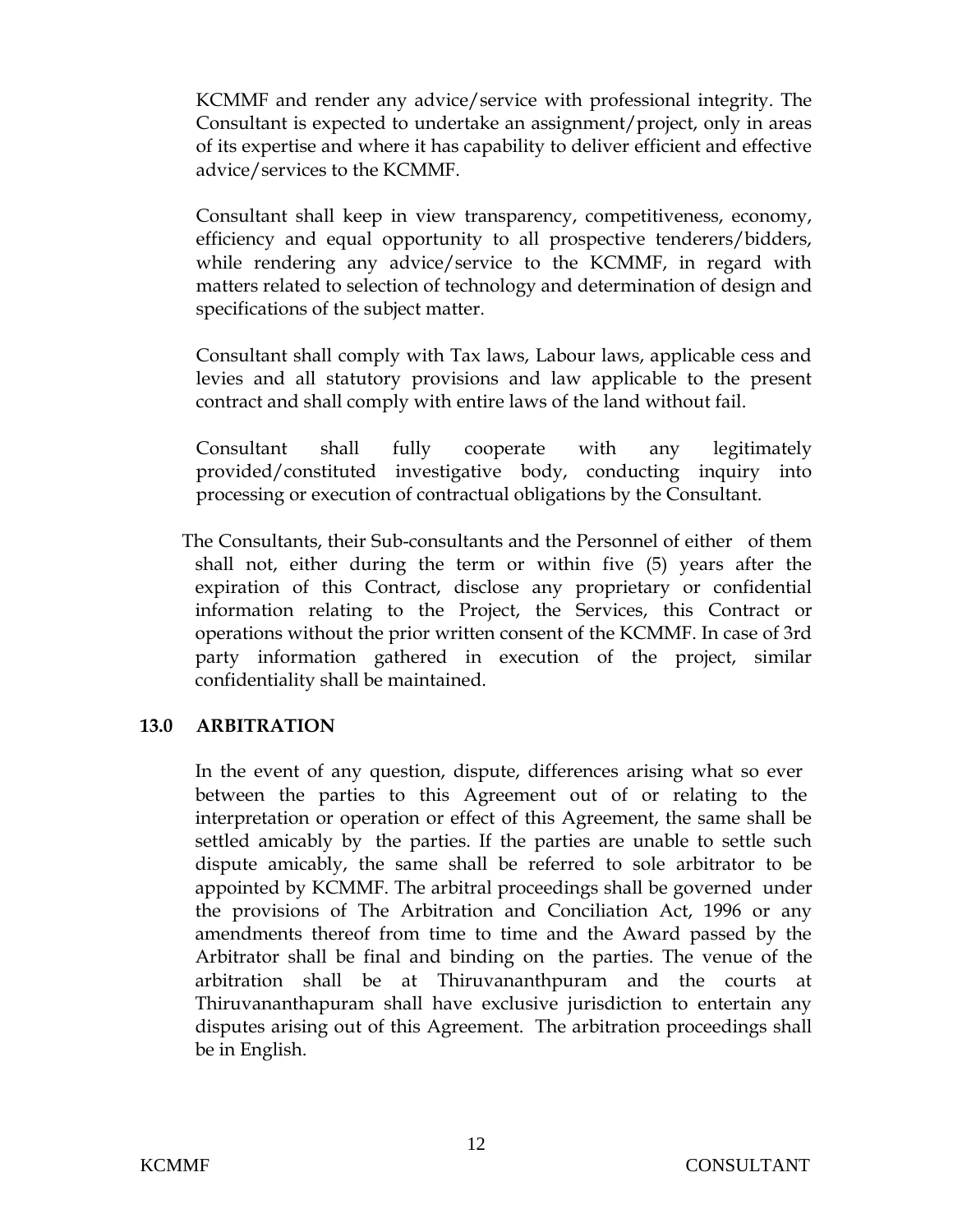## **D: FORM AND SCHEDULE OF CONSULTANCY SERVICE FEE**

| Sr. No. | Brief description of the services                                                                                                                                                                                                                              | Fee in Rs.                                                                                                                                                                                                               |
|---------|----------------------------------------------------------------------------------------------------------------------------------------------------------------------------------------------------------------------------------------------------------------|--------------------------------------------------------------------------------------------------------------------------------------------------------------------------------------------------------------------------|
|         |                                                                                                                                                                                                                                                                |                                                                                                                                                                                                                          |
| 1.      | Fee for Architectural - cum<br>$\frac{1}{2}$<br>design consultancy<br>Structural<br>services as per the scope of works<br>mentioned under clause 1.0<br>(Estimated value of Civil $\&$<br>Structural Works for<br>which<br>services of Consultant are required | Fee in % of the estimated value of<br>works i.e. _____ % of estimated<br>value of Civil & Structural Works,<br>amounting to Rs.<br>which is subject to subsequent<br>adjustment as per Clause 3.0 (Fees)<br>$GST@$ ___ % |
|         |                                                                                                                                                                                                                                                                | Total amount in Rs.<br>inclusive of GST.                                                                                                                                                                                 |
|         |                                                                                                                                                                                                                                                                |                                                                                                                                                                                                                          |
| 2.      | Traveling expenses (TA, DA,<br>Lodging,<br>incidental,                                                                                                                                                                                                         | Basic rate Rs. _______________ per                                                                                                                                                                                       |
|         | accommodation) for project site visit                                                                                                                                                                                                                          | visit per person                                                                                                                                                                                                         |
|         | of Partners, Associates and Senior<br>Consultants.                                                                                                                                                                                                             | $GST@$ %                                                                                                                                                                                                                 |
|         |                                                                                                                                                                                                                                                                | Total amount in Rs.                                                                                                                                                                                                      |
|         |                                                                                                                                                                                                                                                                | inclusive of GST, per visit per                                                                                                                                                                                          |
|         |                                                                                                                                                                                                                                                                | person.                                                                                                                                                                                                                  |
| 3.      | - do- as per sr. no. 2 but for other<br>staff of the Consultant for Project                                                                                                                                                                                    | Basic rate Rs. _______________ per<br>visit per person.                                                                                                                                                                  |
|         | Site visit.                                                                                                                                                                                                                                                    |                                                                                                                                                                                                                          |
|         |                                                                                                                                                                                                                                                                | $GST@$ $\_\_\_\%$                                                                                                                                                                                                        |
|         |                                                                                                                                                                                                                                                                | Total amount in Rs.<br>inclusive of GST, per visit per<br>person.                                                                                                                                                        |
| 4.      | (TA,<br>Traveling expenses<br>DA,                                                                                                                                                                                                                              | Basic rate Rs. _______________ per                                                                                                                                                                                       |
|         | Lodging,<br>incidental,<br>and<br>accommodation) for KCMMF HO,                                                                                                                                                                                                 | visit per person.                                                                                                                                                                                                        |
|         | Thiruvanathapuram visit<br>of<br>Partners, Associates and Senior                                                                                                                                                                                               | GST @ $\_\_\%$                                                                                                                                                                                                           |
|         | Consultants.                                                                                                                                                                                                                                                   | Total amount in Rs.<br>inclusive of GST, per visit per<br>person.                                                                                                                                                        |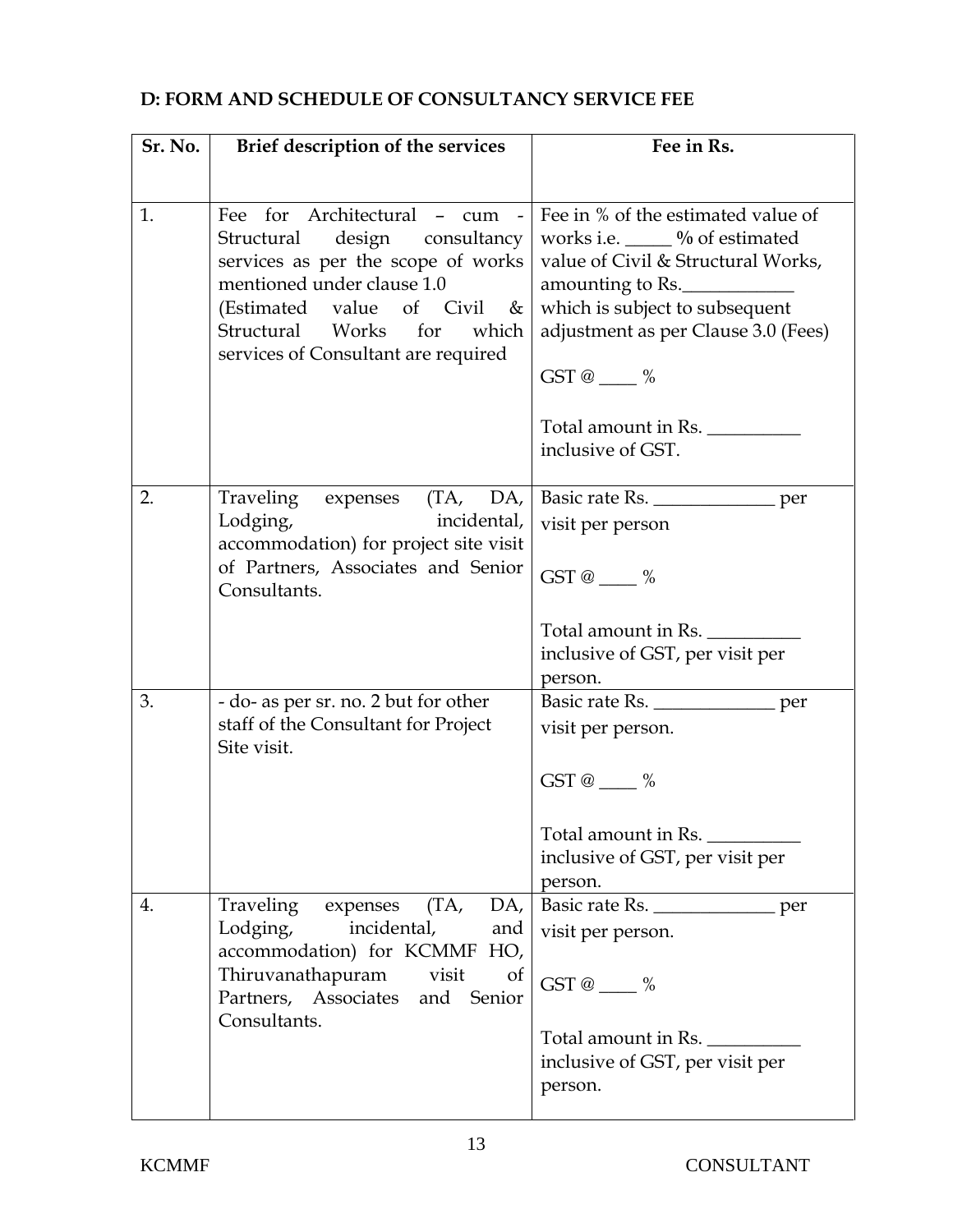| 5. | - do- as per sr no. 4 but for other<br>staff of the Consultant for Visit to<br>KCMMF HO, Thiruvanathapuram. | Basic rate Rs. _______________ per<br>visit per person. |
|----|-------------------------------------------------------------------------------------------------------------|---------------------------------------------------------|
|    |                                                                                                             | $GST@$ %                                                |
|    |                                                                                                             | Total amount in Rs.                                     |
|    |                                                                                                             | inclusive of GST, per visit per                         |
|    |                                                                                                             | person.                                                 |
| 6. | Cost of providing model at project                                                                          | Basic rate Rs. _______________ per                      |
|    | site as per Clause no. C-1.12 in Scale<br>(1:200)                                                           | model.                                                  |
|    |                                                                                                             | $GST@ \qquad \%$                                        |
|    |                                                                                                             | Total amount in Rs.<br>inclusive of GST, per model.     |

## **Note:**

- 1. The validity of the offer is **120 days** from the date of opening of bids.
- 2. KCMMF at its own discretion and without assigning any reason thereof reserves the right to accept or reject any or all bids. KCMMF also does not bind itself to accept the lowest bid.
- 3. The evaluation of bids shall be done based on the estimated value of civil and structural works for which services of consultant are envisaged. The number of site visit for comparison of bids shall be considered as follows.
	- a. For Partners, Associates, Senior Consultants for project site 6 nos.
	- b. For other staff for project site 10 nos.
	- c. For Partners, Associates, Senior Consultants for KCMMF HO Thiruvananthapuram – 3 nos.
	- d. For other staff for KCMMF HO Thiruvananthapuram 3 nos.
	- However, the actual nos. of site visit may vary on either side as per site requirement. The quoted travelling expense (as per Clause no. D) shall remain fixed throughout the duration of contract period irrespective of change in number of visits.
- 4. The Consultant shall furnish the copy of their GST registration.